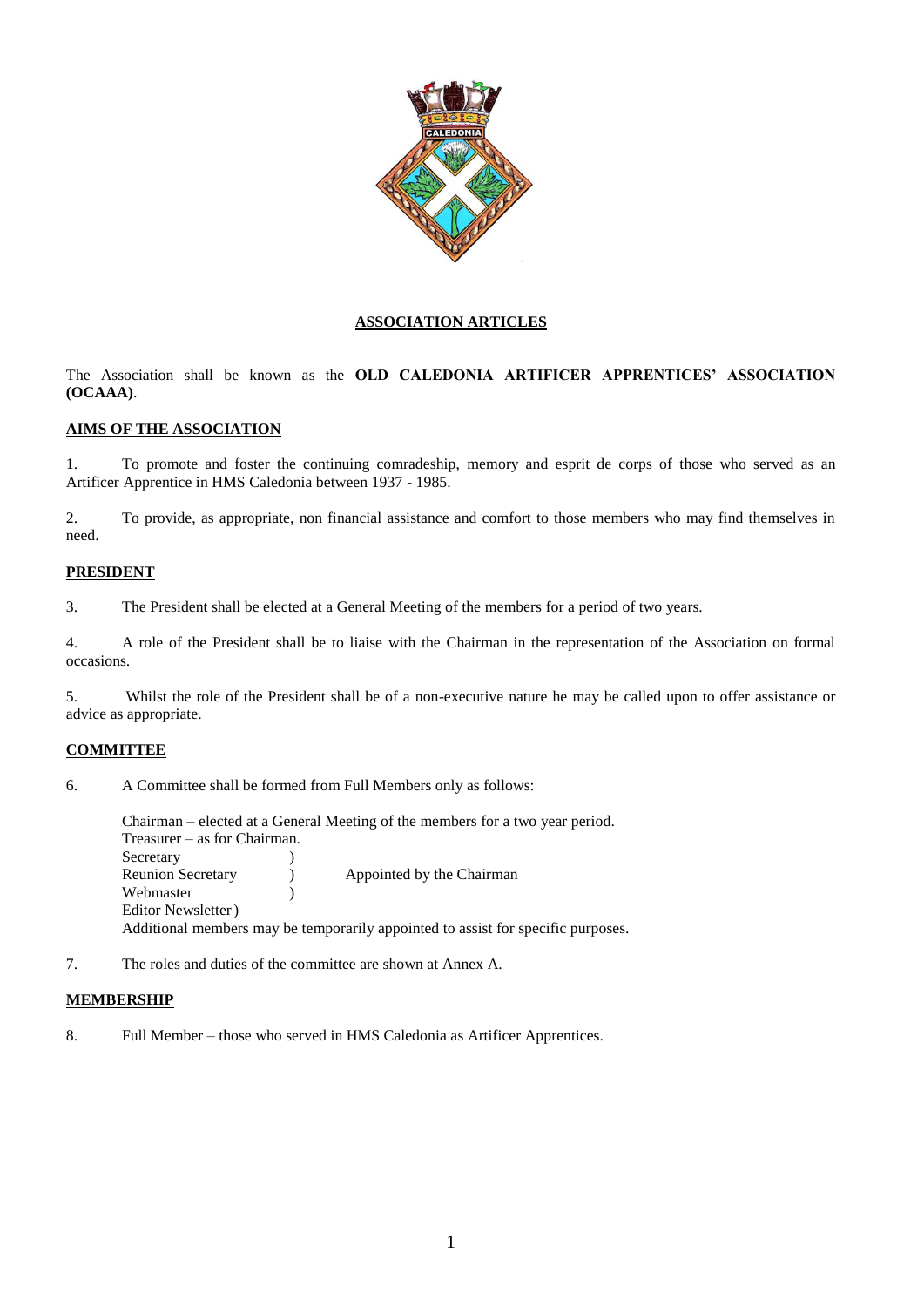#### 9. Associate Member

(1) Any service or civilian person who was actively involved in the direct training of apprentices in HMS Caledonia between 1937 - 1985 and who does not qualify for full membership.

(2) Widows of deceased members.

10. Honorary Member – any person who has provided valuable service to the Association. Honorary membership shall be by formal nomination and endorsement by the committee and ballot at a General Meeting of the members.

### **GENERAL MEETING**

11. A General Meeting of the members shall be held every two years at a time and place agreed by the committee. An agenda shall be sent to each member at least three months in advance. Depending on the nature of any ballot the Chairman shall decide whether it shall be by a show of hands or a paper ballot. All ballots shall be decided by a simple majority with the Chairman having a casting vote in the case of equality.

12. In exceptional circumstances the Chairman has the authority to hold an Emergency General Meeting in order to resolve a particular item.

13. In order that it may appear on the agenda any resolution to be heard at a General Meeting shall be submitted to the Chairman at least four months in advance of the meeting.

### **COMMITTEE MEETINGS**

14. The Chairman shall ensure that a Committee Meeting is held at least annually or sooner as necessary. Proceedings of the meeting shall be kept by the Secretary.

15. Under normal circumstances the committee shall have the delegated authority of the members to make decisions concerning the routine business of the Association. The Chairman shall decide if a particular item is of such importance that it shall be first circulated to the membership for comment and/or placed on the agenda for the next General Meeting of the members.

16. The President shall receive a courtesy copy of all committee proceedings.

### **SUBSCRIPTIONS**

17. Full and Associate Membership shall be a life subscription on the single payment of £25. This amount shall be kept under review and any proposed increase approved by resolution at a General Meeting of the members.

18. Honorary membership shall not incur payment of any subscription.

### **ASSOCIATION FUNDS**

19. The Treasurer shall maintain a bank account and keep a record of all income and expenditure.

20. Signatories to the account shall be the Chairman, Treasurer and Secretary.

21. The Treasurer has authority to make general payments or reimburse reasonable administrative expenses. Any expenditure, withdrawal or transfer of funds exceeding £150 shall require two authorised signatories to the account.

22. No expenditure exceeding 30% of the total available funds shall be entered into unless by resolution of a General or Extraordinary Meeting or a ballot of the members.

23. The Treasurer shall prepare a Statement of Account as at the 31<sup>st</sup> March annually and the accounts shall be audited by the 10<sup>th</sup> April by two members of the association who are not committee members. The Auditors Report shall be forwarded to the Chairman for consideration.

24. In the event of the Association being dissolved the remaining funds shall be disbursed subject to resolution at the closing General Meeting of the members.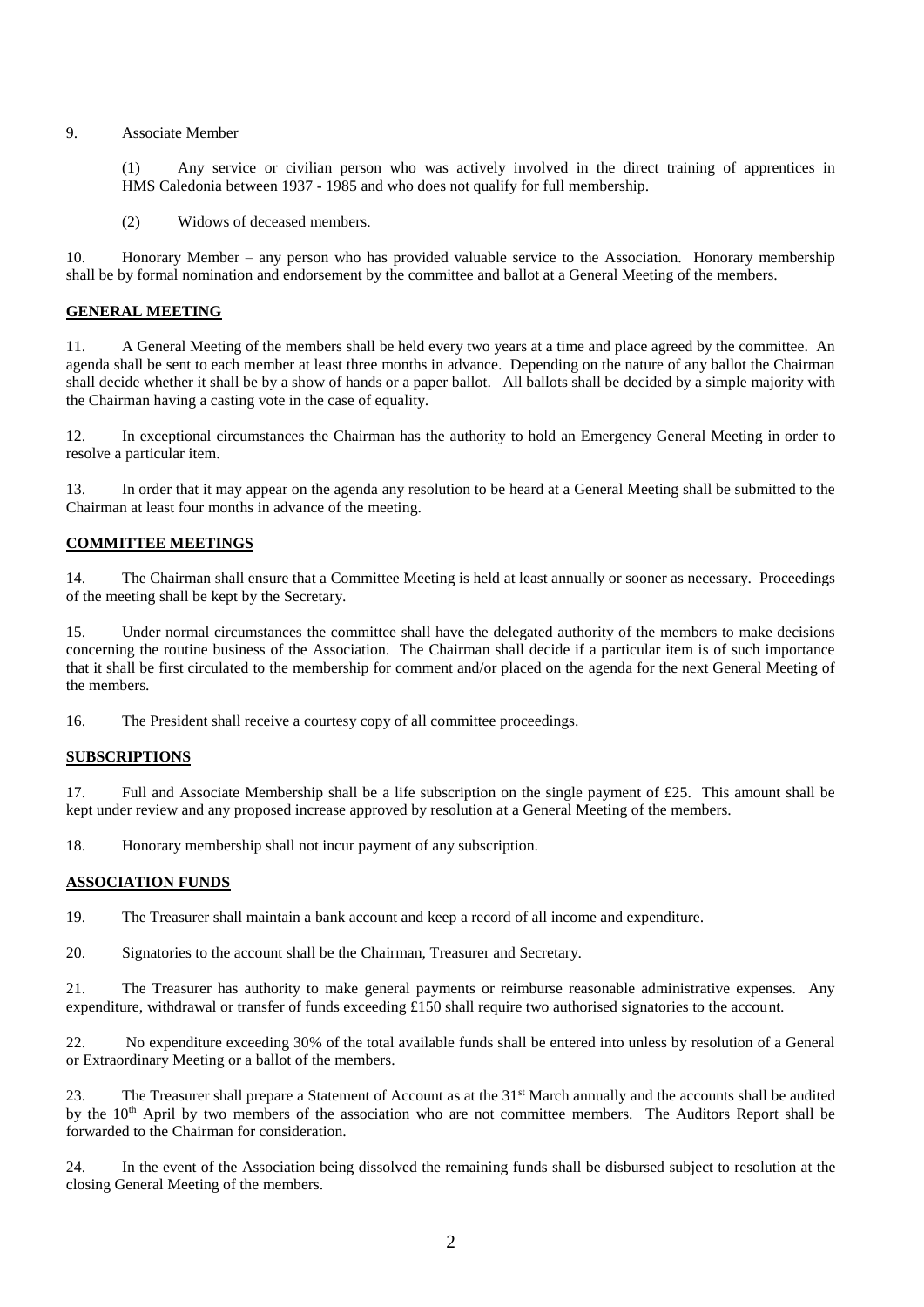# **REUNION MEETINGS**

25. The committee shall be responsible for organising a member's reunion every two years, where possible coinciding with the General Meeting of members.

### **NEWSLETTER**

26. The Association shall produce a regular OCAAA Newsletter for distribution to all members. An edited copy i.e. less financial items and addresses, shall also be available on the Website.

# **WEBSITE**

27. The Association shall maintain a Website.

# **CHANGES TO ASSOCIATION ARTICLES**

28. Any amendment of these Articles shall only be by a resolution that has been included on the agenda for a General Meeting of the members.

These Articles were approved at the General Meeting held on the 5<sup>th</sup> July 2009 at the Honiley Court Hotel near Warwick

These articles were reviewed and updated at the General meeting held on the 11<sup>th</sup> May 2014 at the Hilton hotel in Maidstone.

These articles were reviewed and updated at the General meeting held on the 8<sup>th</sup> May 2016 at the Hilton hotel in Blackpool.